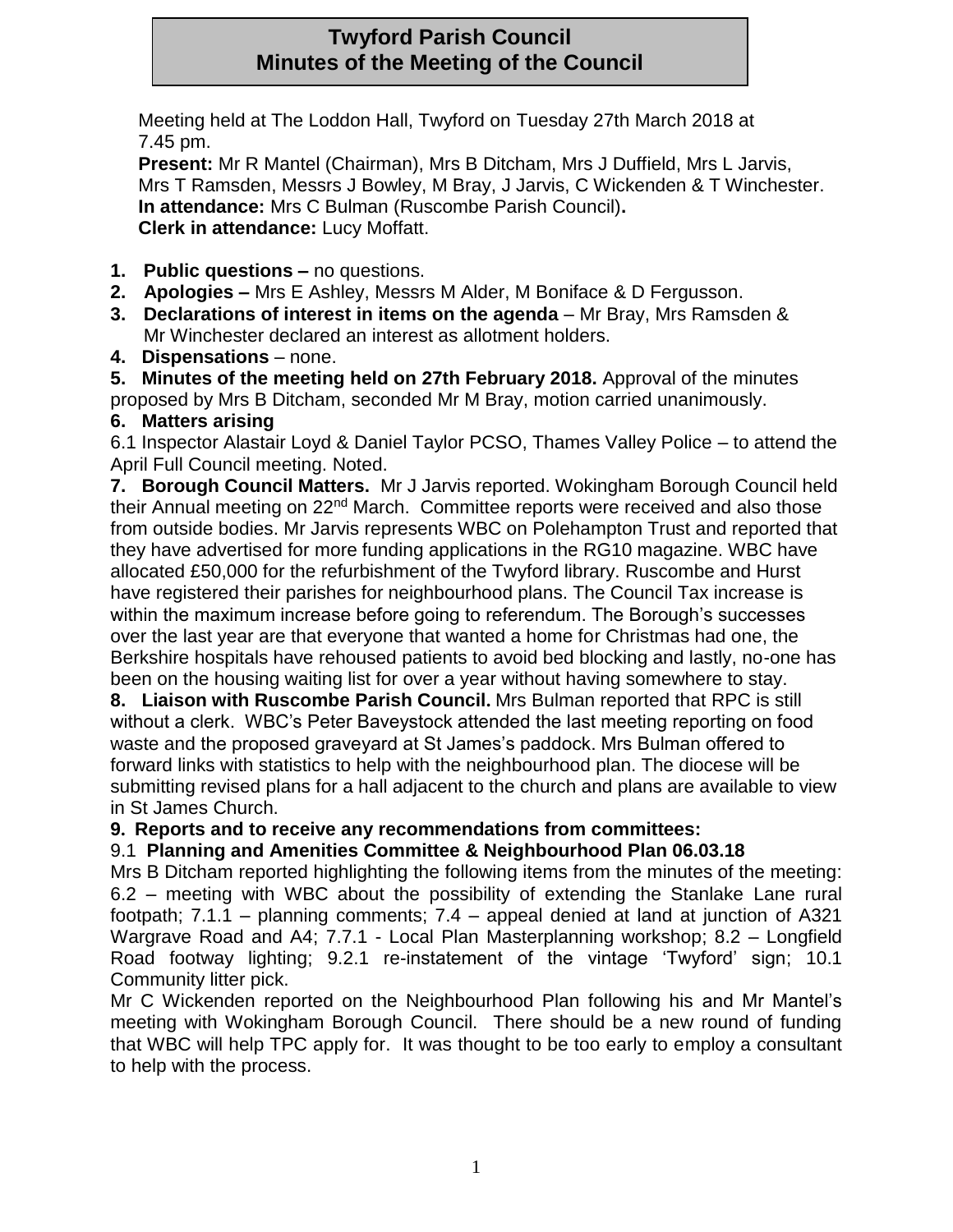#### **Recommendations:**

The committee **RECOMMEND to Full Council** to submit to WBC the Neighbourhood plan proforma & parish boundary map. Motion carried unanimously.

The committee **RECOMMEND to Full Council** to hold a Neighbourhood Plan public meeting of interested residents and stakeholders at Loddon Hall on 23.05.18 at 7:30pm. [Amendment of date due to availability of room hire] Motion carried unanimously.

There was a request for volunteers to organise refreshments at the APM – Mr Bowley, Mrs Jarvis and Mr Bray volunteered. Mrs Ramsden volunteered to help with the chairs. Volunteers to arrive at 7:20pm.

#### 9.2 **Parish Lands Committee & Fete sub-committee 13.03.18**

Mr Bray reported. He highlighted the following items from the committee minutes: 8.1 – 3 allotments available; 11.5 – discussions on skate park lighting invoice; 11.6 – to obtain a quote to replace the dog bins;  $12.1 -$  locations reviewed for bottle banks;  $13.4$ purchase of new cleaning supplies;13.5 – agreement to purchase a kettle but not a griddle for use in the Stanlake Pavilion kitchen.

#### **Recommendations:**

The committee **RECOMMEND to Full Council** a 12 yard skip for Hurst Road allotments £349. Motion carried unanimously.

The committee **RECOMMEND to Full Council** purchase of Hurst Road allotment gate key safes (x2) £120. Motion carried unanimously.

The committee **RECOMMEND to Full Council** Skate Park LED lighting (x4) £4209. Motion carried unanimously.

The committee **RECOMMEND to Full Council** Wargrave Road / Longfield Road car park – tree removal £200. Motion carried unanimously.

The committee **RECOMMEND to Full Council** Stanlake Pavilion extension project architect's fees £4,500. Motion carried 8 in favour, 1 against, 1 abstained.

Mrs Ditcham asked that the Parish Lands committee consider replacing the tree that is going to be removed.

Mr J Jarvis reported on the Fete sub-committee meeting. The committee will be asking Barkham Classic Car club if they would help promote / organise the classic car show. Suggestions from the Council included reminding the food vendors to minimise packaging / waste, asking the hog roast caterers to remove fat and rubbish which last year was left on the ground & feedback that last year the WBC inflatables were overcrowded / badly managed.

9.3 **Finance and General Purposes Committee 20.03.18** Mr Winchester reported. He highlighted the following items from the committee minutes:  $7 -$  purchase of a commemorative framed poster of the Twyford sign as a gift to present to the Mayor of Cuincy:  $8$  – report on the Council's finances;  $13$  – the need for a 'No grit policy';  $15.1$  – grant request from Mr Bromley for the Prince Harry & Meghan Markle celebrations. 9.4 **Parking Advisory Committee (no meeting)**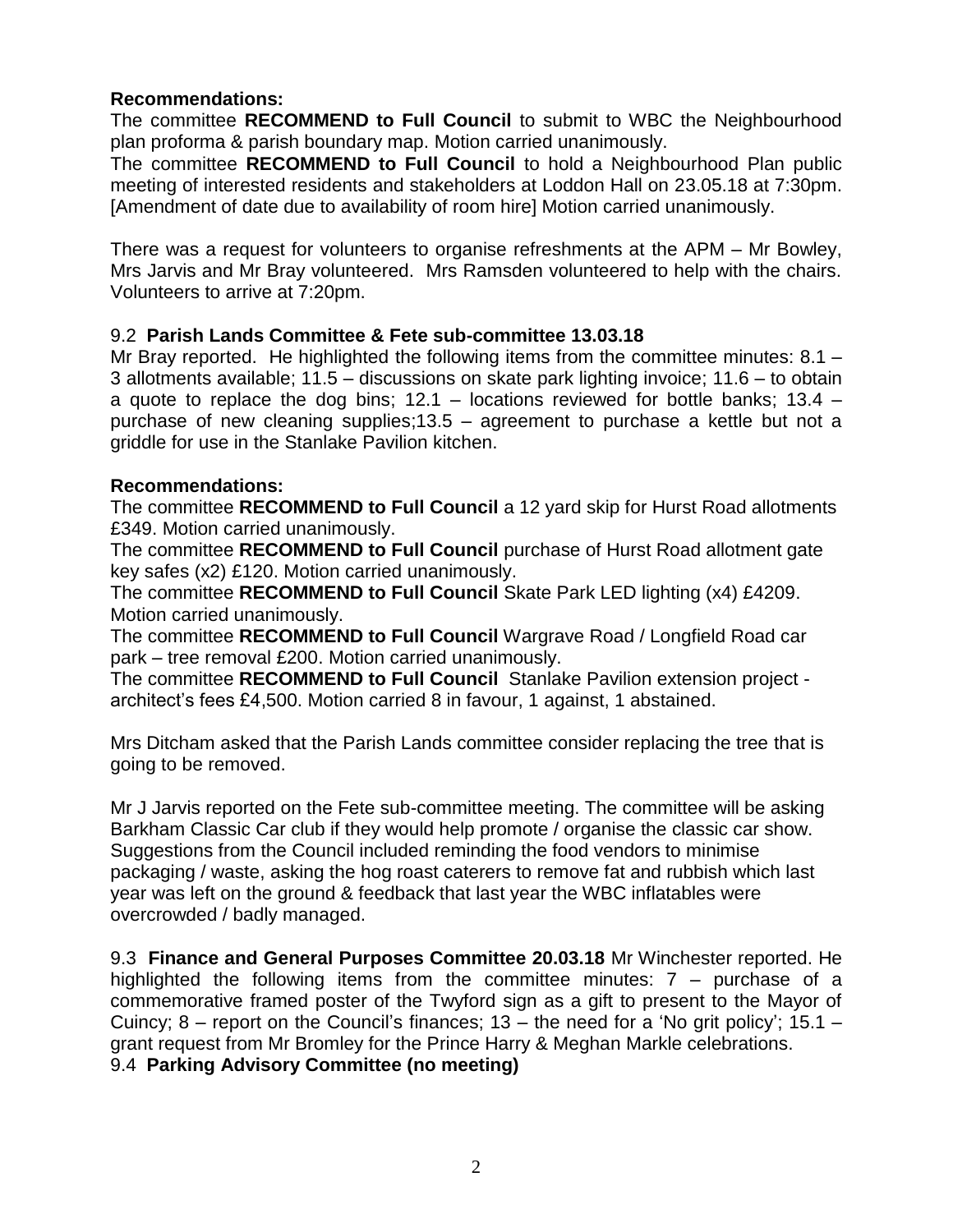#### 9.5 **Other representatives reports**

9.5.1 Twinning meeting 12.03.18

Mr J Jarvis said that the Council had interfered with the Twinning Association's arrangements by requesting alterations to the Twinning Charter document and asking that the Deputy Mayor refrain from wearing his chains of office at the signing of the agreement. He said that the Council were acting ultra vires. Mr Mantel reported problems in the communications from the Twinning Association which meant that the document to be signed was only shared with the Council in the days before the signing event. Mr Mantel reported that the Twinning weekend was very successful, and he passed the signed charter, plate and pen to the clerk for safe keeping. 6 parish councillors joined in the weekends activities and the weekend was well organised by the Twinning Association.

9.5.2 Community Hub meeting – no meeting.

9.5.3 Meet Your Councillor 10.03.18 – Mr Mantel reported on one resident who needed signposting to the WBC website for housing.

9.5.4 Neighbourhood Action Group (NAG) Mr C Smith had provided a report. A new PCSO is in training for the area. The speed check program is progressing slowly. It was reported that dogs are being stolen. Inspector Alastair Loyd had reported that antisocial behaviour is being focussed on before it gets out of hand.

**10. Clerk's report** The clerk reported that Mr D White has resigned as councillor - the vacancy will be advertised.

#### **11. Items to be discussed at the next meeting** – none.

#### **12. Correspondence (circulated to councillors by email):**

12.1 Moving Ahead - Crossrail's quarterly update. Noted.

12.2 Wokingham Borough Libraries March Newsletter 2018. Noted.

12.3 Policing in the Thames Valley February 2018 - Response to HMICFRS, Safer Internet Day, Criminal Justice Awards and more...Noted.

12.4 WBC - News: £534.5million capital programme approved. Noted.

- 12.5 Action for All E-Bulletin. Noted.
- 12.6 WBC emergency plans. Noted.
- 12.7 Lunch Networking Event for charity in Twyford Councillor to attend? Noted.
- 12.8 Local Council Public Advisory Service. Noted.

12.9 New Review of Ethical Standards in Local Government. Noted.

12.10 WBC NEWS: Pool closed at Bulmershe Leisure Centre. Noted.

12.11 WBC NEWS: Calling all apprentices, Wokingham Borough Council needs you! Noted.

12.12 BALC March 2018 e-newsletter/update with attachments. Noted.

12.13 Easter Events at Wokingham Borough Libraries 08.03.18. Noted.

12.14 WBC - Simple steps to control rats 09.03.18. Noted.

12.15 WBC - Presentation and discussion on C21st Council community services and localities 09.03.18. Noted.

12.16 Twyford Together Executive - Minutes of Meeting 5th March 09.03.18. Noted.

12.17 Agenda for Borough Parish Liaison Forum, Monday, 26th March, 2018, 7.00 pm 16.03.18. Noted.

12.18 BALC IMPORTANT - Twyford PC's BALC and NALC website new members area passwords and user names 16.03.18. Noted.. Noted.

12.19 Thames Valley Police - Hidden Harm campaign phase two 16.03.18. Noted.

12.20 Twyford Twinning - Minutes of Meeting 12/3/18 16.03.18. Noted.

12.21 Borough Parish Liaison Forum 16.03.18. Noted.